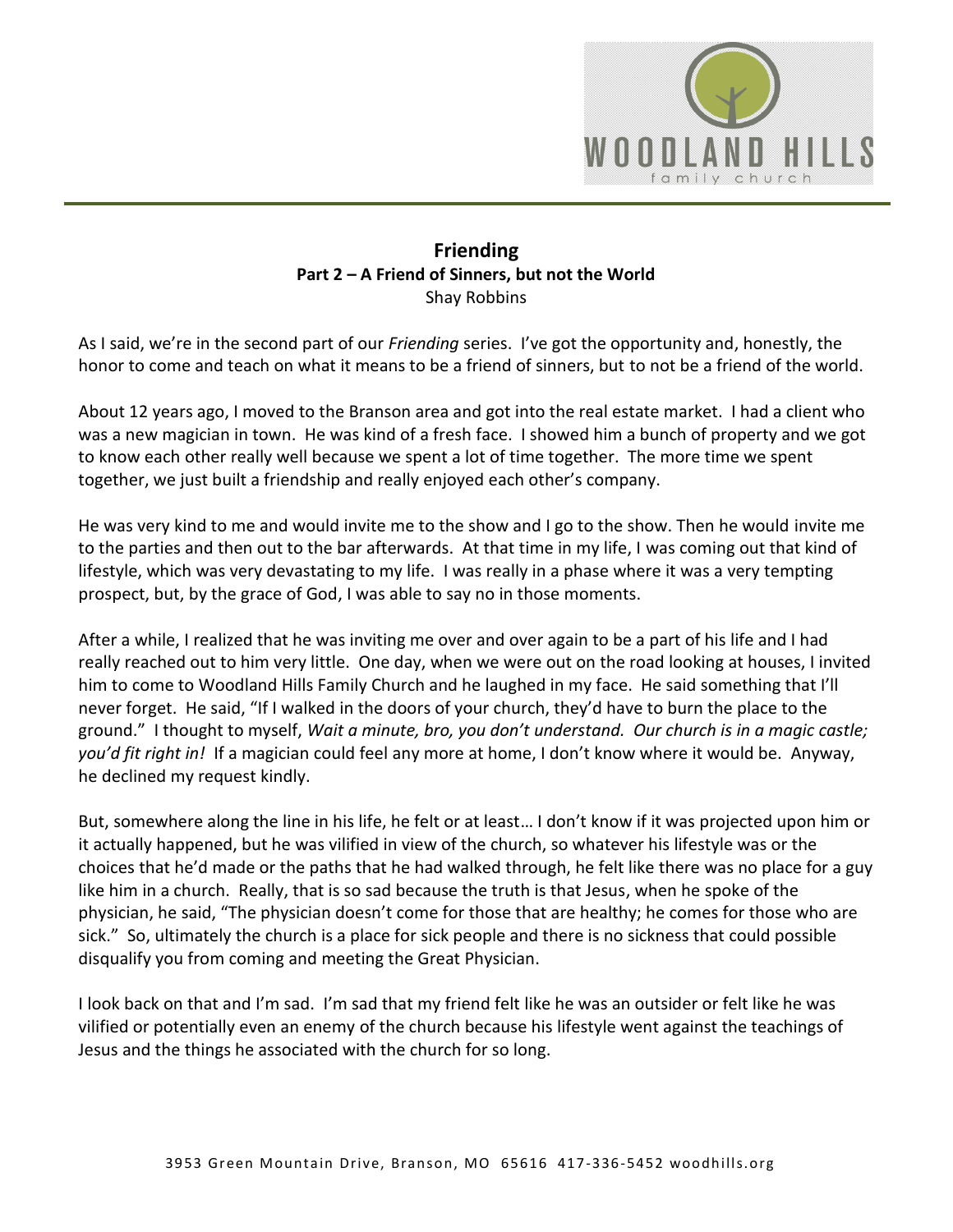This morning, we are going to talk about that. We are going to talk about what it means to be a friend of sinners, but not of the world. This church works very hard at creating an environment and an atmosphere where non-believers or those who are searching can come here and feel comfortable and safe. The reality is that people are not our enemy. Satan and his fallen angels are our enemy and they are holding people captive. It is Jesus who has a desire to set those captives free. He is patient, wishing that none would perish and that all would come to repentance.

So, people aren't our enemy; people are actually our mission. We're going to talk about this in a second, but the idea of ambassadorship that we've been charged with is that we would be people who would go to a foreign land, as aliens and strangers, living in a world that's not our own, and we would look differently, talk differently, and we would act differently and we would represent what home is all about.

The reality is, for those who follow Jesus, our home is heaven; it's not this earth. This is not our final… This is just a short blip in our lifetime in eternity. In our home in heaven, Jesus has gone to prepare a place for us. The scripture says that no eye has seen, no ear has heard, no mind has fully comprehended all of the things that he has prepared for us. Heaven, our home, our citizenship is in the kingdom of Christ. In that kingdom that awaits us, there will no longer be any tears, any mourning, any sadness. Sin and death will be done away with. It is a place of everlasting joy. That joy is our inheritance. And to think that inheritance is ours despite the sin and rebellion that we have lived in. To think that, in God's grace and his mercy, he has provided a way for us that when we were at our very worst, Christ died for us and our sins were forgiven. When those sins were forgiven, heaven became our home, it became our eternal resting place.

For me, Shay Robbins, the freedom that I gained when I gave my heart to Jesus, it brought belonging, it brought peace, it brought the freedom from shame and condemnation. It gave me a family and it gave me a heavenly home that awaits me.

I owe all of that to one man named Sean Peterson, who, 14 years ago, set out to be my friend. As he developed a friendship with me, he shared with me the greatest gift that I've ever received and because of that friendship, according to James 5: 20, my soul was saved from death and a multitude of sins was covered by the blood of Jesus. In my Bible, to this day, under James 5: 20, Sean Peterson's name is written down right there. Every time I read through that chapter and I land on his name, I think about the friendship that pulled me out darkness.

It is my heart's desire that I would be a man whose name would be written under James 5: 20 in other people's Bibles. It's my prayer and hope that this church… that our names would be written under James 5: 20 in the Bibles of the people within our community. That we would be friends with sinners in such a way that we pull them out of the muck and the mire of the sinful broken world. Amen?

So, that's what we're talking about today: *A Friend of Sinners, but not of the World*. The point that runs all the way through this is that **sinners are reconciled to God through friendship**. Now, don't be confused. Jesus Christ is the way, the truth, and the life, and no one comes to the Father, but through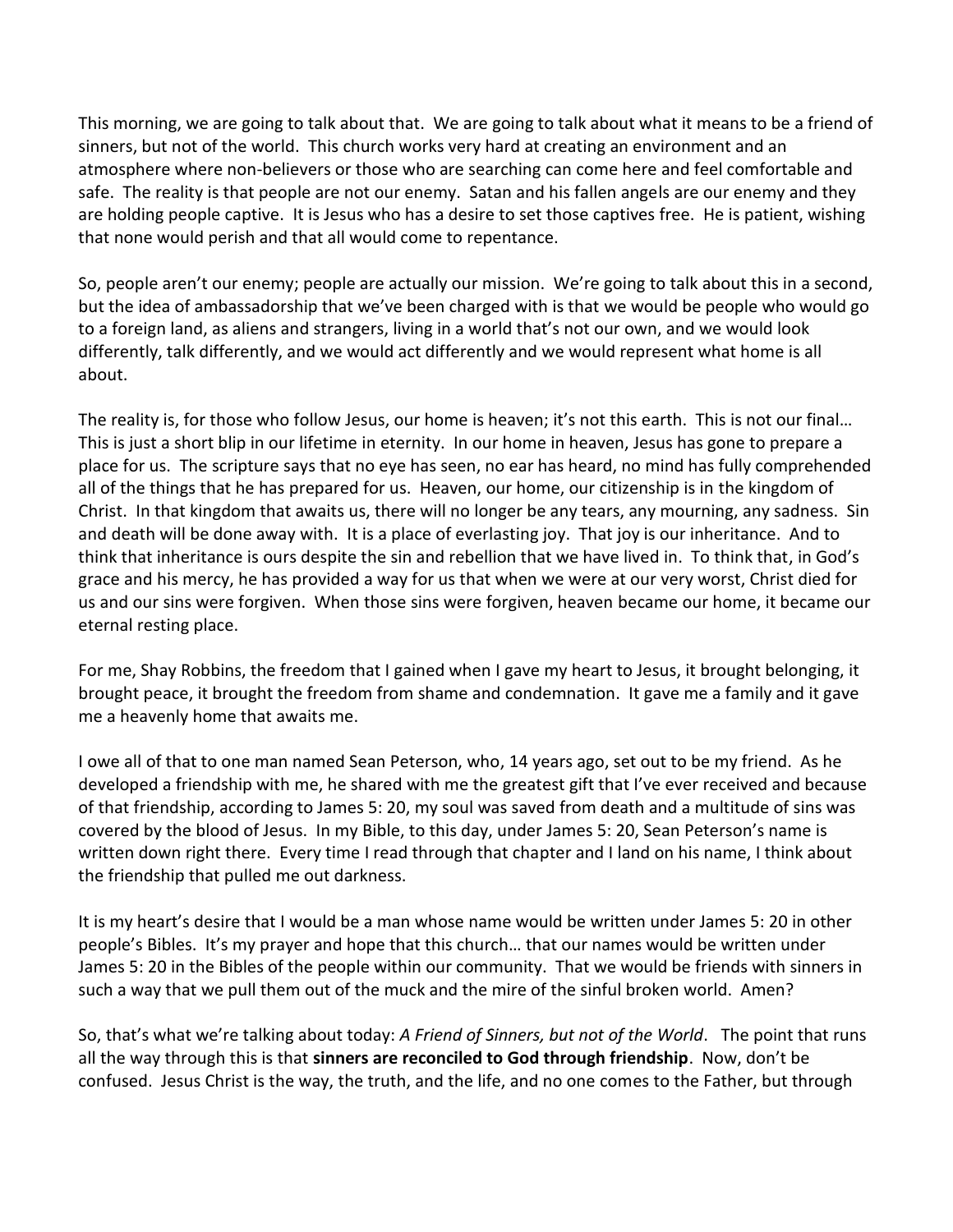him. But, friendship is a vehicle through which we find our way to Jesus. Each one of us can be that facilitator of reconciliation.

We're going to look at that idea in 2 Corinthians 5 (NASB). *[17](http://www.studylight.org/desk/?q=2co%205:17&t1=en_nas&sr=1) Therefore if anyone is in Christ, he is a new creature; the old things passed away; behold, new things have come. [18](http://www.studylight.org/desk/?q=2co%205:18&t1=en_nas&sr=1) Now all these things are from God, who reconciled us to himself through Christ and gave us the ministry of reconciliation, [19](http://www.studylight.org/desk/?q=2co%205:19&t1=en_nas&sr=1) namely, that God was in Christ reconciling the world to himself, not counting their trespasses against them, and he has committed to us the word of reconciliation. [20](http://www.studylight.org/desk/?q=2co%205:20&t1=en_nas&sr=1) Therefore, we are ambassadors for Christ, as though God were making an appeal through us; we beg you on behalf of Christ, be reconciled to God.* 

So, our friendship… If truly Jesus has been a friend of ours, he's passed on this ministry of friendship that we might turn around and that God, through us, would make an appeal to those who are not in right standing with God, that we could usher them in to relationship with Jesus through friendship.

If we're going to look at friendship… If we set out, if that's something you buy into… If you're like "I want to be a friend of sinners, I want to be that kind of man or woman," it is wise for us to go to the life of Jesus, our premiere example and see how he carried himself, to see what kind of friend Jesus was to sinners.

I want to start in John 8: 2-11(NASB). This is an awesome story. *[2](http://www.studylight.org/desk/?q=joh%208:2&t1=en_nas&sr=1) Early in the morning he came again into the temple, and all the people were coming to him; and he sat down and began to teach them. [3](http://www.studylight.org/desk/?q=joh%208:3&t1=en_nas&sr=1) The scribes and the Pharisees brought a woman caught in adultery, and having set her in the center of the court, [4](http://www.studylight.org/desk/?q=joh%208:4&t1=en_nas&sr=1) they said to him, "Teacher, this woman has been caught in adultery, in the very act. [5](http://www.studylight.org/desk/?q=joh%208:5&t1=en_nas&sr=1) Now in the Law Moses commanded us to stone such women; what then do You say?" [6](http://www.studylight.org/desk/?q=joh%208:6&t1=en_nas&sr=1) They were saying this, testing him, so that they might have grounds for accusing him.* 

*But Jesus stooped down and with his finger wrote on the ground. [7](http://www.studylight.org/desk/?q=joh%208:7&t1=en_nas&sr=1) But when they persisted in asking him, He straightened up, and said to them, "He who is without sin among you, let him be the first to throw a stone at her." [8](http://www.studylight.org/desk/?q=joh%208:8&t1=en_nas&sr=1) Again he stooped down and wrote on the ground.* 

*[9](http://www.studylight.org/desk/?q=joh%208:9&t1=en_nas&sr=1) When they heard it, they began to go out one by one, beginning with the older ones, and he was left alone, and the woman, where she was, in the center of the court.* 

*[10](http://www.studylight.org/desk/?q=joh%208:10&t1=en_nas&sr=1) Straightening up, Jesus said to her, "Woman, where are they? Did no one condemn you?"* 

*[11](http://www.studylight.org/desk/?q=joh%208:11&t1=en_nas&sr=1) She said, "No one, Lord."* 

## *And Jesus said, "I do not condemn you, either. Go. From now on sin no more."*

Here's why I think this story is really important within this conversation. Jesus went in to teach and the Pharisees, the religious people who lived a highly moral life, brought a woman in and they threw her before the feet of Jesus. She was a woman who was caught in the act of adultery. They wanted to see how Jesus would respond to this woman's situation. Jesus bent down in the face of these religious,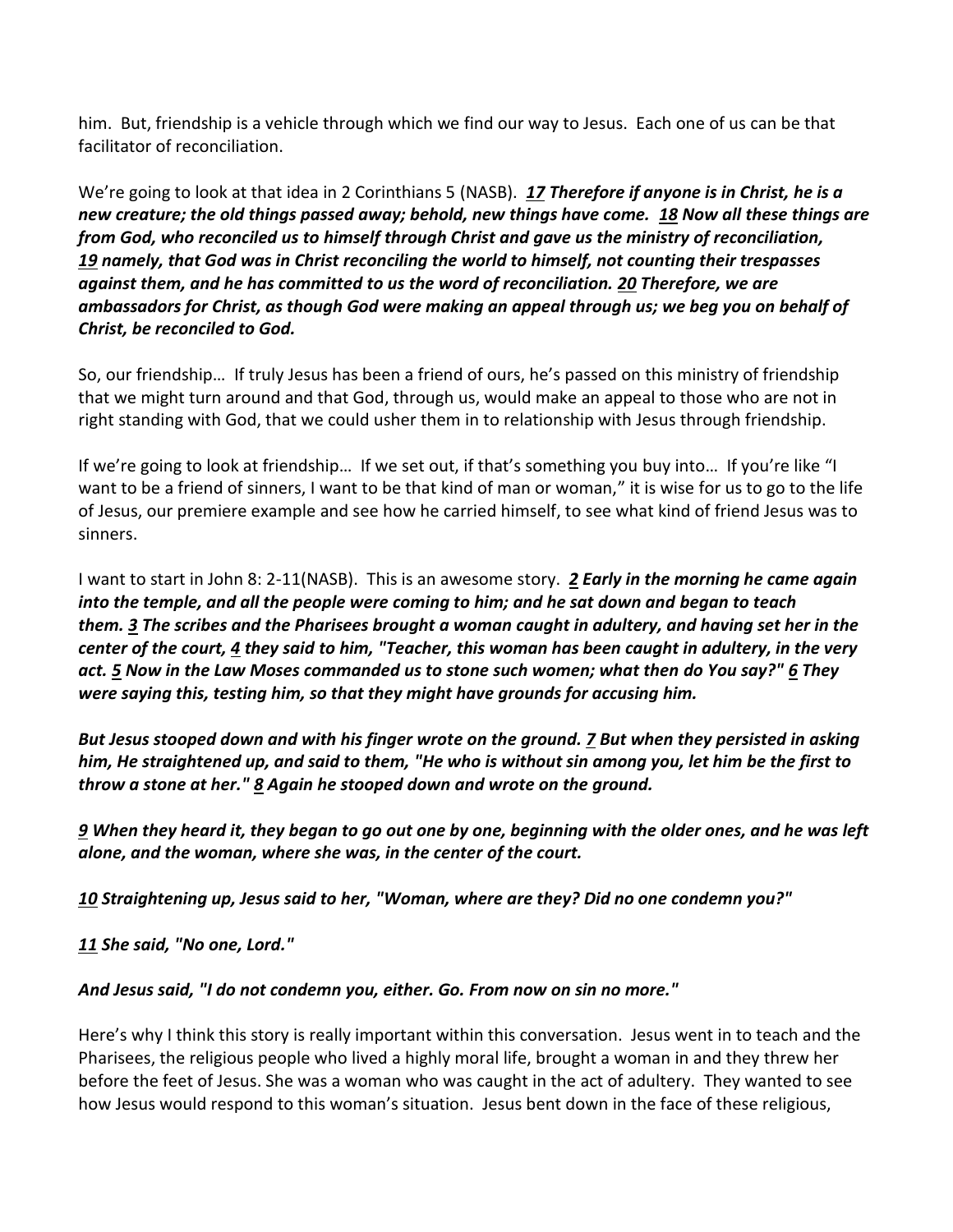righteous, highly moral people and he began to write something in the loose dirt of the temple. We don't know what he wrote. In fact, I think it's one of those things that we'll ask Jesus: "What did you write when you bent down there?" Whatever it was, when he wrote… I believe that it was conviction that came over these men. No one, not a single one picked up a stone and they ran out of there. I think it's important for us to look at the situation and to honestly ask ourselves which role we are playing. Are we playing the role of the Pharisee who is casting judgment on other sinners in my right standing and my highly moral lifestyle?

We see that Jesus rebukes them and sends them running. I think it's important as believers, on a daily basis, that we would analyze our hearts, that we would just take a spiritual inventory to ask ourselves, "Lord, what is it that I need to deal with this morning?" Because if I wake up and I take off on my day, my natural inclination probably is to fall in the realm of being judgmental or critical of other people. Specifically, people who don't live the way I live. But, as we take spiritual inventory, as we examine and probe our ways, God will remind us, "Hey, you are a sinful creature. Do you remember what I've pulled you out of?"

Jeremiah says it this way. He says, "Who is any living mortal or any man to offer complain in view of his own sins?"

Often times in the morning, when I spend time with the Lord, I think about that and God will generally put me in my place and it will change my perspective on the day. In fact, I think it's a really healthy practice to wake up and, as a Christian, remember yourself at your very worst. You might be the only person in the world who actually knows you at your worst. But, remember that so that you would remember from where God has brought you. What that does is it takes away a critical and judgmental nature and it stirs up compassion for those who are sitting in the seat that you once sat in.

That's the way Jesus engaged this woman. **Jesus didn't project morality onto her, but he met her need** and her need in that moment was a desperate need of forgiveness. She was thrown before his feet and shamed in the public arena. Jesus met her right where she needed to be. One of our mistakes as the church, historically, has been to take our morality and put it on other people who don't share the same faith and then judge them when they don't live up to it. Isn't that a silly thing when you think about it? We shouldn't expect non-Christians to act like Christians because ultimately the reason that we follow after Christ and we walk in obedience is because of the love relationship we have with Jesus. After all, it's not the wrath of God that leads people to repentance; it is the love of God, the kindness of God that leads us to repentance. And we get to see how Jesus, delicately and with kindness, dealt with this woman.

Dick Foth was here a couple of weeks ago. He just has this knack for saying things that just sear into your brain. And even two years ago, I remember a statement he said. He said, "Kindness is the currency of heaven." So, if my home, my heavenly abode is in heaven, then like Jesus, as I walk in the footsteps that Christ did, I want to use kindness and I want to pray that out every chance I get to build friendships with people who don't know him.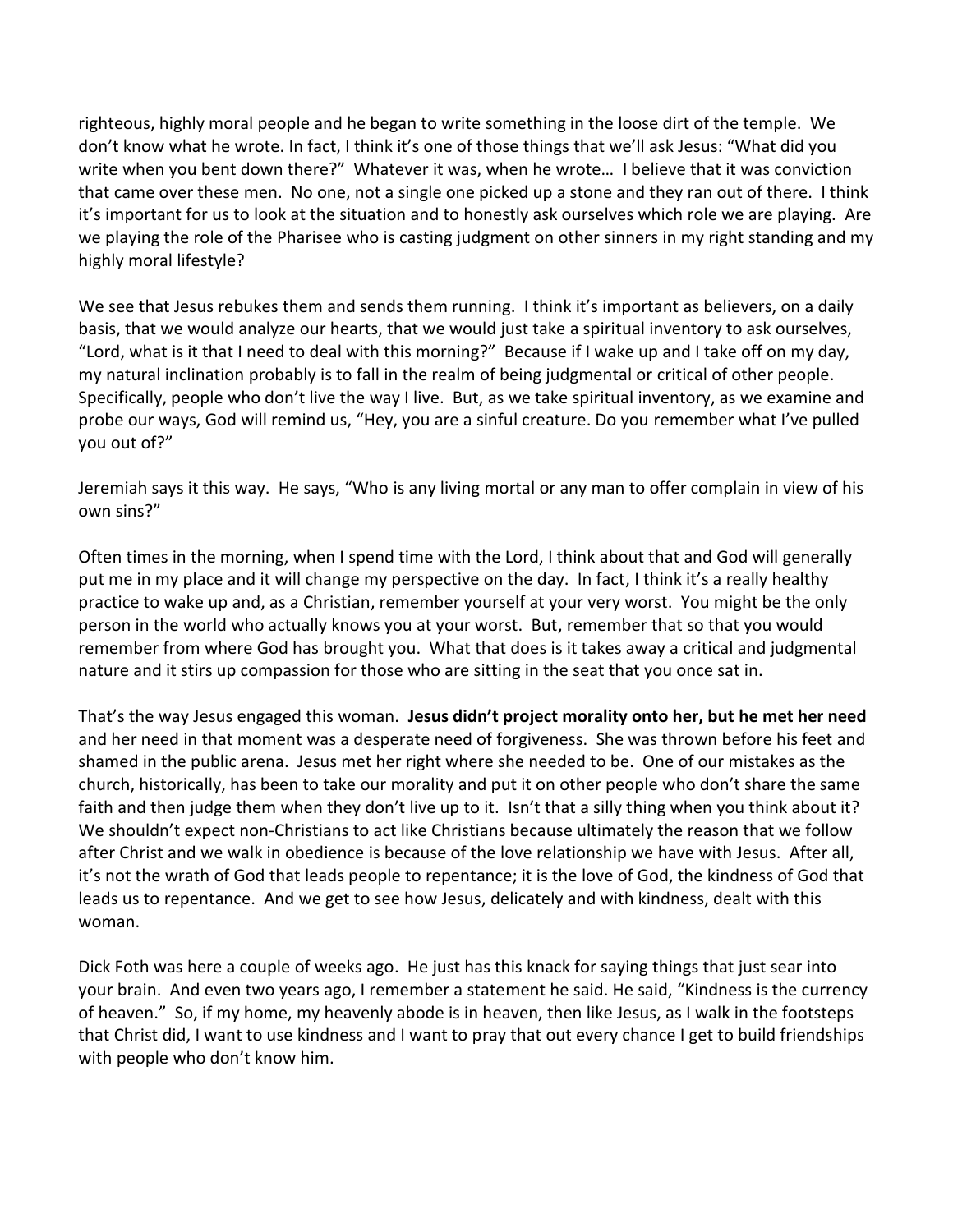Just to kind of bring home this point, I ran into this video on Facebook and I think you will be blessed by it. [Video plays]. I have to say that Woodland Hills is not affirming worldstarhiphop.com. They just have a great video.

This waiter walks into Don Pablo's, after having a bad day, and he meets somebody in the blessing business. Isn't that awesome? He was met with kindness. If you watch the waiter, his countenance when he walked up and his countenance after he had been blessed changes. He turns to putty in the arms of a stranger. That's just a little window, kind of a snapshot of what our relationships should look like with sinners. To be such a blessing to them that the walls come down and they become putty in their hearts.

Here's the reality. He designed us to know and to be known. Out there in the world, most people truly just aren't known. It's as easy as starting to ask great questions because people like to talk about themselves, but to listen and to know and to shower people with kindness will open up opportunities. Imagine if that guy invited that young man to church, I would say the odds would be pretty good that he would show up. If that's the blessing business, I would want to be a part of it.

The next passage we'll look at is just continuing in this idea of taking a look at how Jesus loved sinners and what kind of a friend he was.

Luke 19: 1-10 (NASB) - *[1](http://www.studylight.org/desk/?q=lu%2019:1&t1=en_nas&sr=1) He entered Jericho and was passing through. [2](http://www.studylight.org/desk/?q=lu%2019:2&t1=en_nas&sr=1) And there was a man called by the name of Zacchaeus…* You might know a little childhood tune that goes with this story. *…he was a chief tax collector and he was rich. [3](http://www.studylight.org/desk/?q=lu%2019:3&t1=en_nas&sr=1) Zacchaeus was trying to see who Jesus was, and was unable because of the crowd, for he was small in stature.* He was a wee little man. *[4](http://www.studylight.org/desk/?q=lu%2019:4&t1=en_nas&sr=1) So he ran on ahead and climbed up into a sycamore tree in order to see him, for he was about to pass through that way.* 

*[5](http://www.studylight.org/desk/?q=lu%2019:5&t1=en_nas&sr=1) When Jesus came to the place, he looked up and said to him, "Zacchaeus, hurry and come down, for today I must stay at your house."* 

*[6](http://www.studylight.org/desk/?q=lu%2019:6&t1=en_nas&sr=1) And he hurried and came down and received him gladly. [7](http://www.studylight.org/desk/?q=lu%2019:7&t1=en_nas&sr=1) When they saw it, they all began to grumble, saying, "He has gone to be the guest of a man who is a sinner."* 

*[8](http://www.studylight.org/desk/?q=lu%2019:8&t1=en_nas&sr=1) Zacchaeus stopped and said to the Lord, "Behold, Lord, half of my possessions I will give to the poor, and if I have defrauded anyone of anything, I will give back four times as much."* 

 *[9](http://www.studylight.org/desk/?q=lu%2019:9&t1=en_nas&sr=1) And Jesus said to him, "Today salvation has come to this house, because he, too, is a son of Abraham. [10](http://www.studylight.org/desk/?q=lu%2019:10&t1=en_nas&sr=1) For the Son of Man has come to seek and to save that which was lost."*

So, Zacchaeus was a tax collector and, in that day, a tax collector was thought very poorly of. They were thought to be a trader because they were Jewish people who turned on Jewish culture and began to work for the Roman government. Often times, as they would collect taxes, they would squeeze a little bit out of their brothers and sisters to pad their own pockets, so they had a terrible reputation and were categorized as sinners.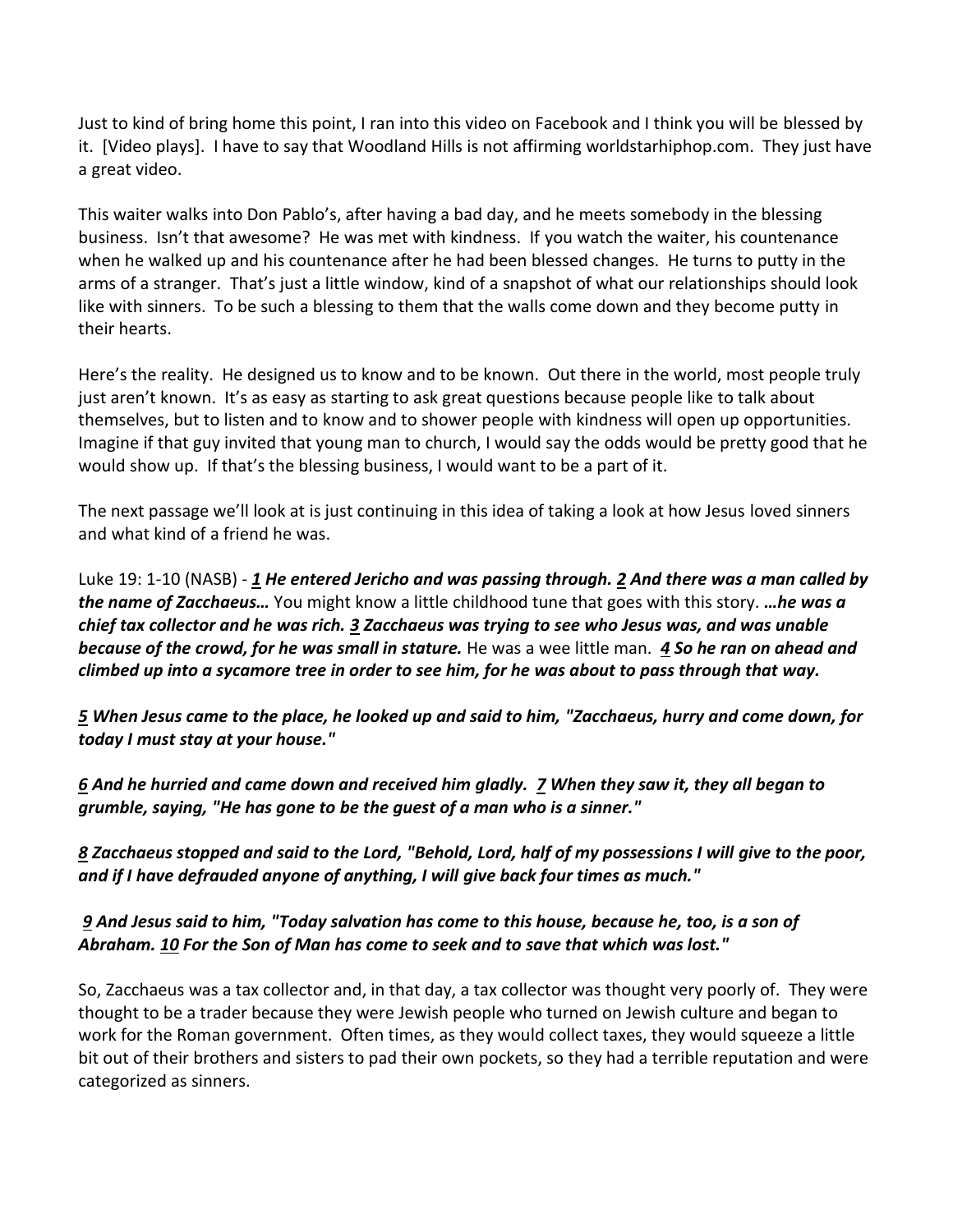We see how Jesus interacted. Regardless of what the religious people thought, he engaged with Zacchaeus and was willing to go into his environment, into his home.

I think what's really important for us to recognize is that as he entered into Zacchaeus' home, he was a man on a mission because the Son of Man came to seek and save that which was lost. You see, **Jesus was purposeful in his friendships and our mission, as believers, is to seek and save the lost.**

When I got into youth ministry years ago, one of my mentors told me there are a lot of youth pastors out there that will spend time with kids and they'll build a relationship over a period of time before they share Jesus with them. He said, "Don't waste a single opportunity. Season every opportunity with the love of Jesus."

In Colossians 4: 5 (NASB), I think it kind of affirms that concept. It's says, *Be careful in how you act with outsiders or with sinners, making the most of every opportunity*. We see how opportunistic Jesus was. He's walking down the road and there's a wee little man up in a tree. He was like *look at this guy*. He took an opportunity and immediately, with that kindness, something snapped in Zacchaeus and he was ready to give away his fortune and follow Jesus.

We have the same responsibility to be opportunistic and to take the opportunities, those divine appointments that God places in our life and shower people with kindness and friendship. Watch what God will do through those friendships.

Now, what's really important as we engage with sinners is we need to **remember whose ballfield you're playing on**. This earth is not our home. Our home is in heaven. That means that we are in a hostile environment. I have a picture, kind of an illustration that will help us understand this a little bit more. This is Lambeau Field. Do we have an Packer fans in here? That is awesome. You're going to hate this illustration. For the sake of our illustration, the Bears are going to represent God's chosen people. And the Packer fans are going to represent sinners.

Here's the idea. When the Chicago Bears go on the road and the roll up in here, they are walking into a hostile environment. I wish I had one of those John Madden yellow pens so I could draw some plays up here. But, they walk into Green Bay and for years, we've had some serious problems up there because they have this guy named Clay Matthews, who's storming off the edge. He's got this blonde hair that's flapping in the wind like Sampson rebirth. He's got anacondas for arms. Then they have this other guy on the other side of the ball named Aaron Rogers who is a gun slinger 2.0 with ice in his veins. And then you look out in the stands and there are cheese heads as far as the eye can see. The whole place stinks like cheese.

There are only two places that are safe for the Bears. It's in their locker room and on their sideline. Those are the only places that they are safe. But, they didn't go to Lambeau Field to stand on the sideline. They have to get out on the field and play ball. Ultimately, that's where God's chosen people belong. They belong out on the field, playing ball.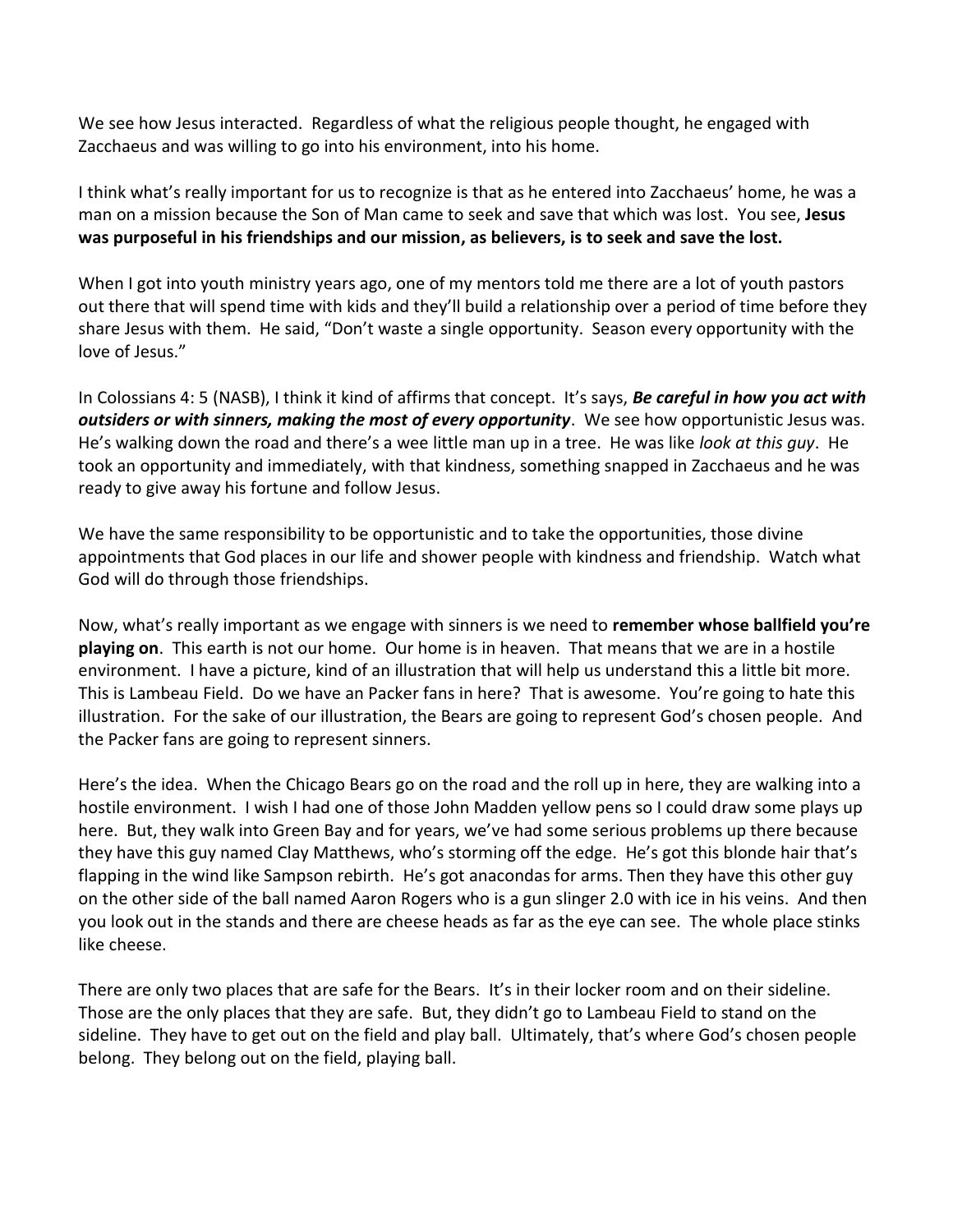What happens is when you walk into this hostile environment, the Packers are scoring touchdowns left and right, annoyingly so. When a Packer scores a touchdown, they do something that's called a Lambeau leap. For those of you who aren't football fans, a Lambeau leap is when they score a touchdown, they spike the ball, do their dance or whatever, and then they go and jump in the crowd. They have a really low wall and they'll jump into the crowd. The Packer fans will pour beer on them and send them back out. It's a big celebration.

As a Bear, you're probably looking at that and thinking that it looks like a lot of fun. It's kind of tempting. You're thinking, *Man, I would kind of like to Lambeau too.* Well, the moment you do, you're lucky to get your life back. You walk back out on the field with maybe just shoulder pads left because they are savages, savage cheese heads.

Here's my point. As God's chosen people, we can't stay in a holy huddle. If we sit on the sidelines or we're in the locker room, we're missing out. That's not the way that we've been called to play ball. Playing it safe is not the Christian faith. I'm guilty of this. I find myself praying for safety over my kids. To some extent, that's a good thing. but, I don't want to pray safety over them in regard to their faith. I want to pray that they would be dangerous Christians because you've got to step out on the field and play ball if you're going to be a Christian. But it is important for us to understand the context that we're playing ball in.

John 14: 30 (ESV) will open up this conversation. Jesus said this and this was nearing his time where he was going to the cross. He said, *[30](http://www.studylight.org/desk/?q=joh%2014:30&t1=en_esv&sr=1) I will no longer talk much with you, for the ruler of this world…* He's talking about Satan himself. *…is coming. He has no claim on me…* In other words, he can't touch him. He's got no power or authority over him, but he is coming.

Satan was given authority in Genesis. When man was created, God gave man stewardship. He was the boss over all of God's creation. But, Satan tempted man and man fell and man forfeited that rulership or that dominion over to Satan. For a time, God has allowed Satan to be the ruler of the world in his grand plan of redemption. Satan is the ruler of this world.

2 Corinthians 4 (NASB) adds to it. *[3](http://www.studylight.org/desk/?q=2co%204:3&t1=en_nas&sr=1) And even if our gospel…* The gospel being the good news of Jesus Christ dying for the sins of the world. *…is veiled, it is veiled to those who are perishing, [4](http://www.studylight.org/desk/?q=2co%204:4&t1=en_nas&sr=1) in whose case the god of this world…* Again, Satan. *…has blinded the minds of the unbelieving so that they might not see the light of the gospel of the glory of Christ, who is the image of God.*

You see, Satan is a deceiver and he has been a deceiver from the very beginning. He is the father of lies. It has been his goal from the very beginning that he would be God. Every false God that draws attention or worship, any idol that's placed in front of God, every bit of glory that falls on a false God falls on Satan himself. He has blinded the minds of the unbelieving. The earth, where we play ball, is his place and it is a hostile environment and it's important for us to understand that.

In James 4 (NASB), James lays out our really clearly*. [4](http://www.studylight.org/desk/?q=jas%204:4&t1=en_nas&sr=1) You adulteresses…* He's talking to believers. *…do you not know that friendship with the world is hostility toward God? Therefore, whoever wishes to be a friend of the world makes himself an enemy of God.*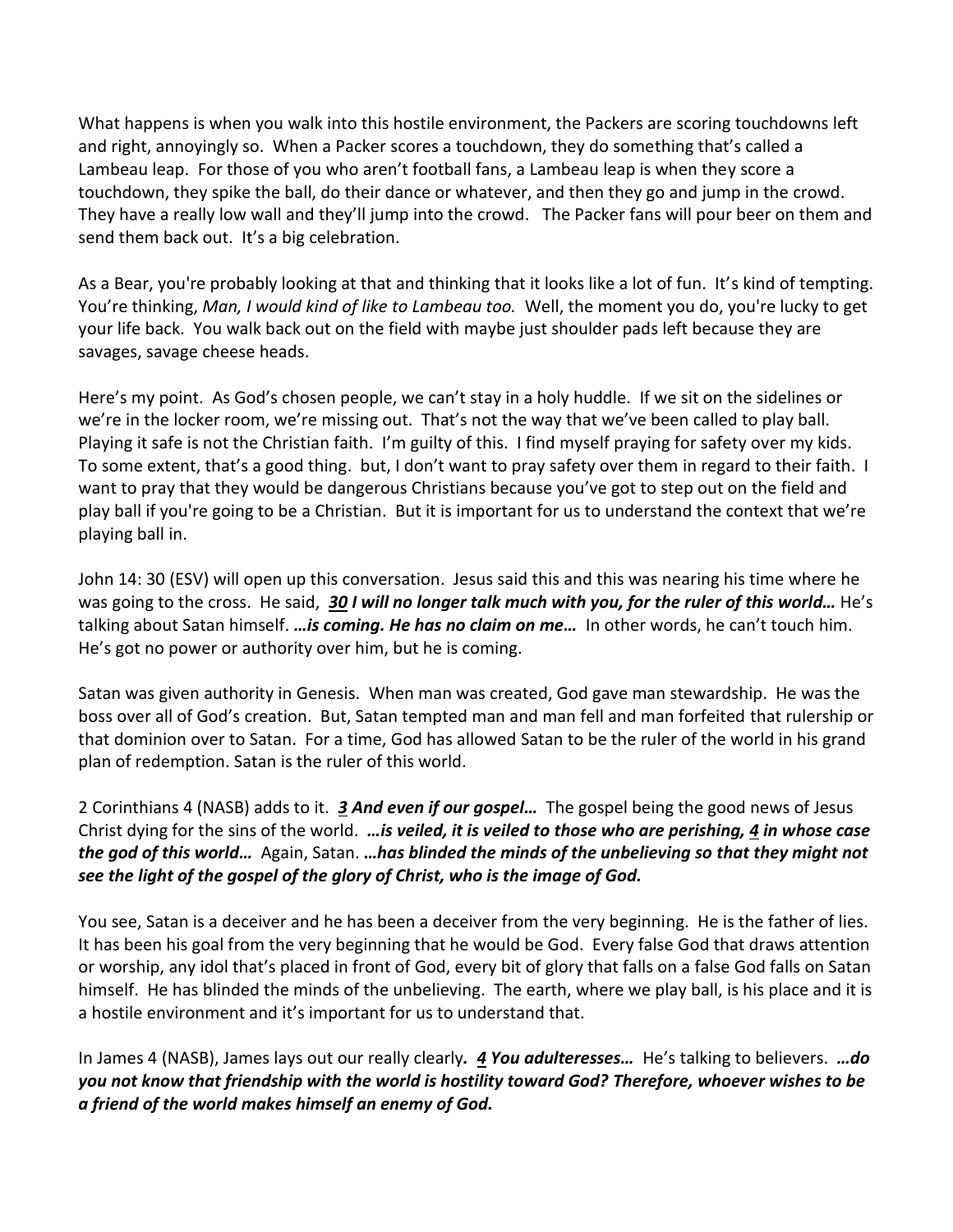This is strong language, isn't it? The language that Jesus used with the woman, the actual physical adulteress that was thrown before his feet, was kind, tender, and covered in grace. But, James, the halfbrother of Jesus, is talking to Christians and he's speaking very bluntly. He calls them adulteresses. In other words, "You who have cheated on your first love. You who have walked away from your first love, don't you know that your friendship with the world is hostility towards God."

It's so important for us to understand that our mission is to love on lost people, to be friends with lost people, but the context that they live in, the things that they are participating in, we've got to be careful that we don't become fond of them. That fondness becomes a friendship with the world and that puts us at odds with our God.

The next thing I want to say is that we need to **remember where we have come from**. I feel like this is really important because the world itself… When Satan tempts people, he's going to tempt you with things that you have an appetite for. We are lost and broken and our flesh has a tendency to error towards sin and he's going to play towards those weaknesses. But, when we go back and we remember where we have come from, in other words, where God brought has us out of, it will give us a sobriety as we encounter these different temptations in a world that is hostile to us.

Ephesians 2: 1-4 (NASB) says this: *[1](http://www.studylight.org/desk/?q=eph%202:1&t1=en_nas&sr=1) And you were dead in your trespasses and sins, [2](http://www.studylight.org/desk/?q=eph%202:2&t1=en_nas&sr=1) in which you formerly walked according to the course of this world, according to the prince of the power of the air…* Another name for Satan. *…of the spirit that is now working in the sons of disobedience. [3](http://www.studylight.org/desk/?q=eph%202:3&t1=en_nas&sr=1) Among them we too all formerly lived in the lusts of our flesh, indulging the desires of the flesh and of the mind, and*  were, by nature, children of wrath, even as the rest. That's where we've been brought from. What Satan will do is he'll always try and reel you back in with those areas of weakness. Perhaps those things that your flesh formerly would feast on. He's going to try and reel you back in because what he wants to do is he can't take your salvation, but he can ruin or taint your witness.

**A clear conscience is our most foundational evangelistic tool**. In other words, hypocrites make lousy ambassadors. A hypocrite is a Christian who is an alien and stranger, but begins to live like the culture that they walk around in. They begin to blend in or to conform to the patterns of this world. Essentially, they disappear and get swept away in a culture that is disobedient and at odds with God. That's where Satan wants to bring us.

So, living in this world, we need to be wary. The scripture says to be innocent as doves and to be shrewd as serpents. As we walk about and are creating friendships with sinners, we still have to protect ourselves from the temptation or the lure of the enemy because he wants to take you down. What happens when you don't have a clear conscience – perhaps there's sin in your life that's unconfessed and it's festering – is you'll miss in two different places. One place you'll miss is you'll be gun shy. When you have an opportunity to spark a friendship with a sinner and to share the love Jesus with them, you won't speak up because you'll know in your heart you're not walking the walk. "How could I possibly share with this person when my life is a mess?"

The other way we fail is perhaps we have the boldness to go ahead and speak up, but the people we're engage with are not fools. They see our lives and if we are living hypocritically, what we're doing is we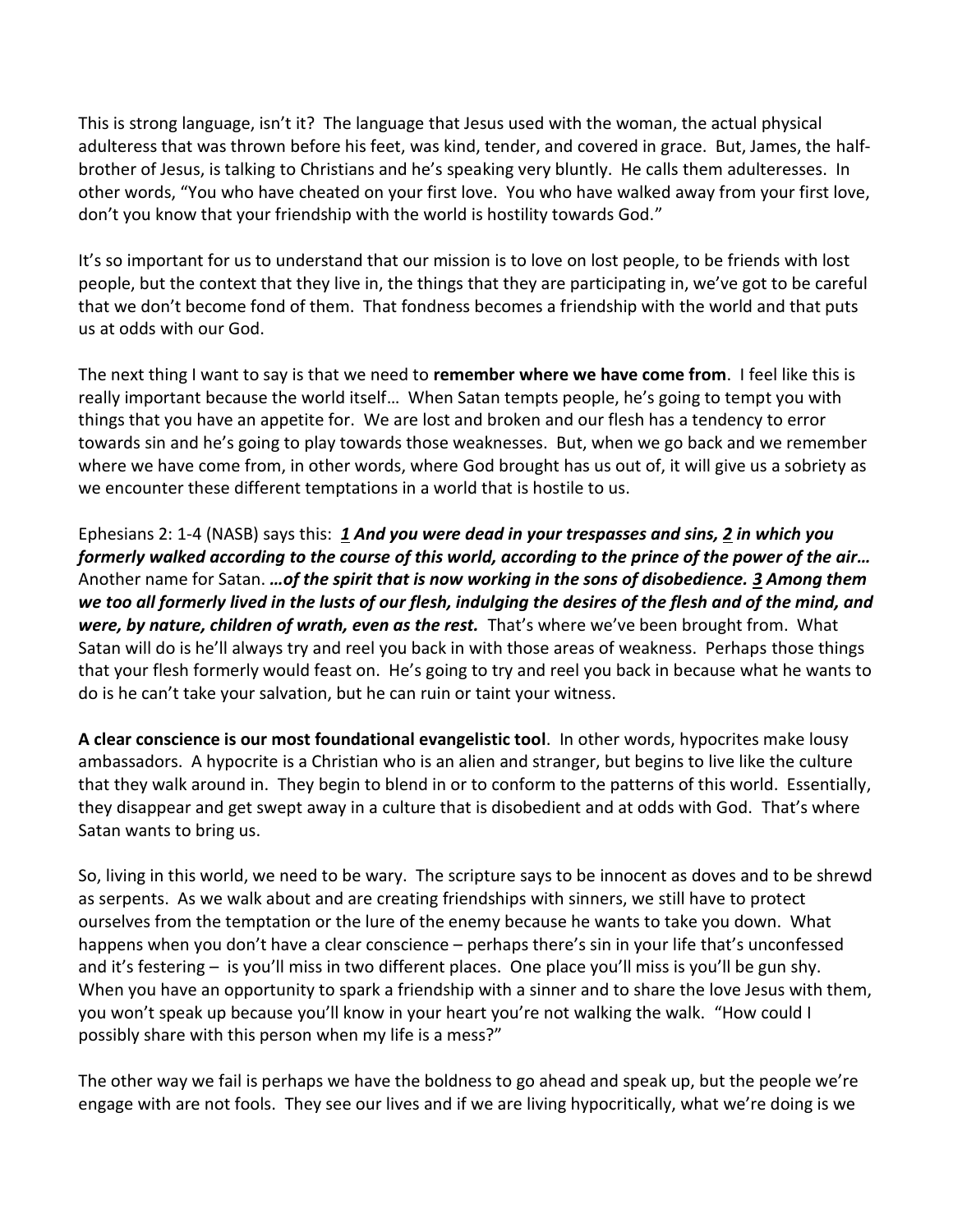are damaging the message that we bring, we're disqualifying it. In other words, if they look at you and they say, "Well, your life doesn't look any different; why would I runoff and follow Jesus when you're living just like me?" it's pointless.

To have a clear conscience on a daily basis is absolutely essential if you've got a heart to lead sinners into reconciliation with God. Not to mention to just have peace in your own personal life.

James 1: 13 (NASB) talks about temptation and Satan is going to come for us. We need to understand how temptation works and how we fall into it. *[13](http://www.studylight.org/desk/?q=jas%201:13&t1=en_nas&sr=1) Let no one say when he is tempted, "I am being tempted by God;" for God cannot be tempted by evil, and he Himself does not tempt anyone. [14](http://www.studylight.org/desk/?q=jas%201:14&t1=en_nas&sr=1) But each one is tempted when he is carried away and enticed by his own lust. [15](http://www.studylight.org/desk/?q=jas%201:15&t1=en_nas&sr=1) Then when lust has conceived, it gives birth to sin; and when sin is accomplished, it brings forth death.*

In other words, when we face temptation… To be tempted is not sinful. In fact, God sent Jesus to be tempted in all things and to yet remain without sin so that he could overcome the power of sin and the grave. But, when we are tempted, the moment it becomes sin is when we begin to lust or to desire whatever that temptation is. From the moment that lust is conceived in our mind it is sin. It's sin before we ever act it out. Jesus said, "You've heard it said that it is a sin to commit adultery, but I say that it is sin for you to lust in your mind in a sexual way."

What we need to do is recognize that God has provided a way out. Whenever you're faced with temptation, he promises… This is an amazing promise. He promises that there is always a way of escape. One of the things that I really fight to do and I would encourage you, as a church family, is that we look for the window of opportunity before we walk into temptation. That way of escape is enormous.

Billy Graham was known for when he would go to a hotel out on the road, he would have the televisions removed from the room before he ever walked inside. The reason he did that is because there was a window of opportunity to avoid temptation before he ever walked into that room and so he had those televisions removed.

If we are shrewd, if we are innocent as doves and shrewd as serpents, when we walk into these situations where we are engaging a secular culture, we've got to keep an eye out for those things or situations that can put us in a place where we'll make a bad decision. There's always a way of escape when we walk with Jesus.

## 1 Corinthians 10 (NASB) says *[13](http://www.studylight.org/desk/?q=1co%2010:13&t1=en_nas&sr=1) No temptation has overtaken you but such as is common to man; and God is faithful, who will not allow you to be tempted beyond what you are able, but with the temptation will provide the way of escape also, so that you will be able to endure it.*

As I mentioned before, I think that we're called to be dangerous Christians, not safe Christians that are standing in a holy huddle. We're called to go out on the battlefield and to go to war on behalf of the souls of men and women. There's a difference between being a dangerous Christian and being a foolish Christian. A foolish Christian will walk the line of temptation. They will get as close as they can, thinking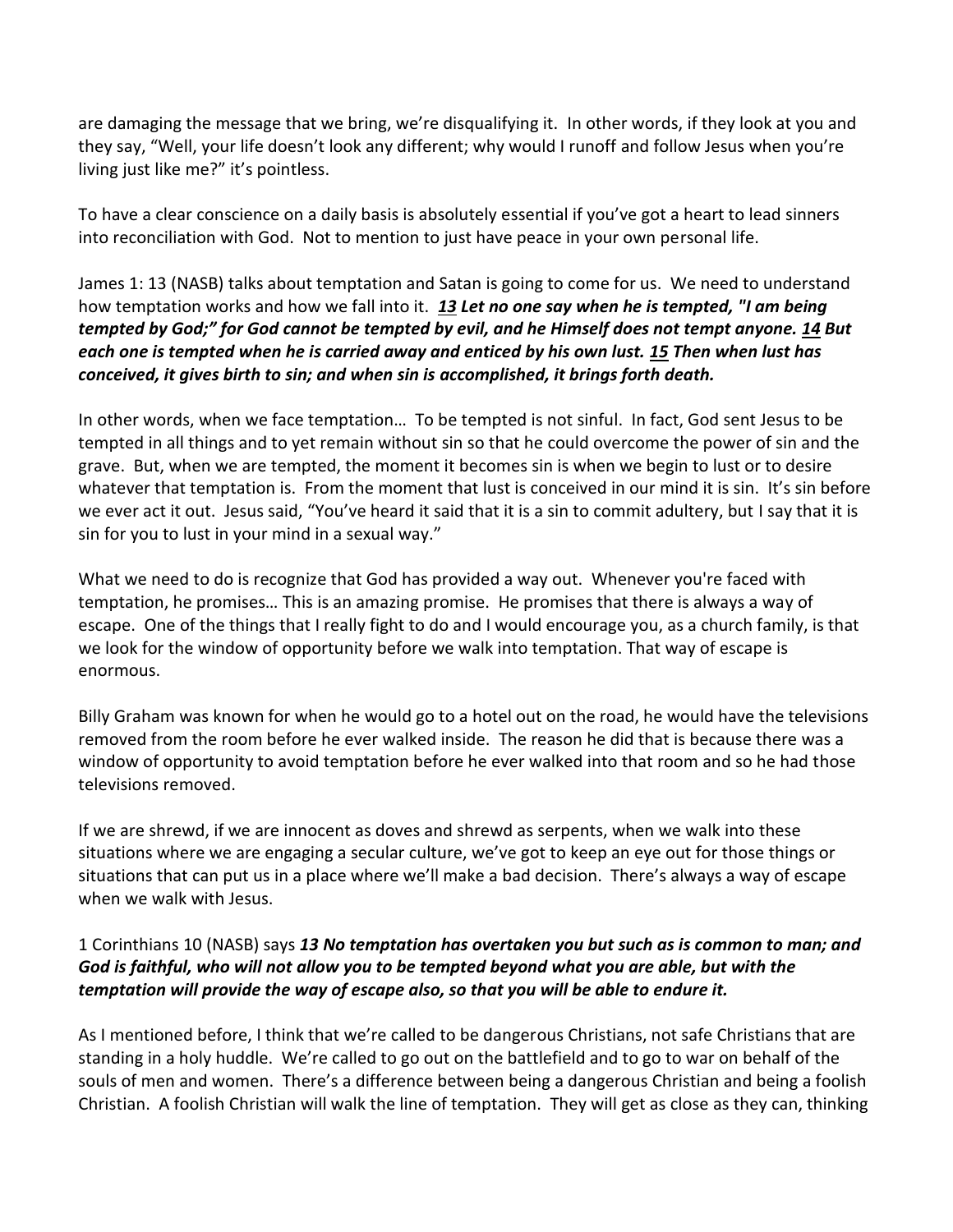that as long as they just toe the line, they're not going to fall over. But, we've got to be honest enough with ourselves to know where our weaknesses are and rather than toeing the line, we need to run as far as we can from it.

For me, especially in my early stages of faith, as a babe in the faith, when I got those invitation to go out to the bar, I had to run away from that. If I would have walked into that situation, I would have made a massive mess of things. I know myself too well; it's a danger zone for me. As believers, I think it's wise to be honest with yourself. Where are your areas of temptation? Where can you be disqualified?

I think our phones are one of the most dangerous slippery slopes that we can have because you can fall into evil, nasty things in a blink of an eye. Perhaps that changes the way you use your phone. Perhaps that changes where you charge your phone at night. Perhaps that changes the kind of phone that you have. In fact, for a lot of young men, I urge them to get rid of the smart phone and get a flip phone. You laugh, but that smart phone is like putting a loaded weapon in the hand of a 13-year-old kid. They are going to pull the trigger.

If you're really serious about this, if you're serious about being a soul winner and being a friend of sinners, you've also got to be serious about the hostile environment that we live in and you need to protect yourself and put yourself in situations where you can walk in righteousness.

**Our friendship represents salt and light in a lost world**. Jesus, in the Sermon on the Mount and the Beatitudes he shared in Matthew 5 (NASB) said, *[13](http://www.studylight.org/desk/?q=mt%205:13&t1=en_nas&sr=1) "You are the salt of the earth; but if the salt has become tasteless, how can it be made salty again? It is no longer good for anything, except to be thrown out and trampled underfoot by men."* He uses this illustration of salt. Salt is used to bring flavor, to create a hunger and a thirst. So, as believers, we are to carry ourselves in such a way that when people are around us… Just like that man who sowed blessing into that young man's life. He created a hunger and thirst for the God that supplied that kind of kindness.

## The he uses another illustration. *[14](http://www.studylight.org/desk/?q=mt%205:14&t1=en_nas&sr=1) "You are the light of the world. A city set on a hill cannot be hidden; [15](http://www.studylight.org/desk/?q=mt%205:15&t1=en_nas&sr=1) nor does anyone light a lamp and put it under a basket, but on the lampstand, and it gives light to all who are in the house. [16](http://www.studylight.org/desk/?q=mt%205:16&t1=en_nas&sr=1) "Let your light shine before men in such a way that they may see your good works, and glorify your Father who is in heaven.*

He uses this light analogy. One of my favorite song, as we sing the kids to bed every night, is "This Little Light of Mine, I'm gonna let it shine. Do we hide it under a bushel? No! I'm going to let it shine." We can't allow that light to be covered up in a holy huddle or standing on the sidelines or squared away in the locker room, playing it safe. We've got to pull it out from underneath that bushel and we've got to let our light shine amongst men.

Then here's what happens: they *see your good works and they glorify your Father who is in heaven.* That's exactly how Jesus carried himself and the world has never been the same.

Father, we thank you for clarity. Thank you for the power of friendship. I want to pray, God, that you would motivate this church body to be a friend of sinners. I want to ask, God, that right now you would